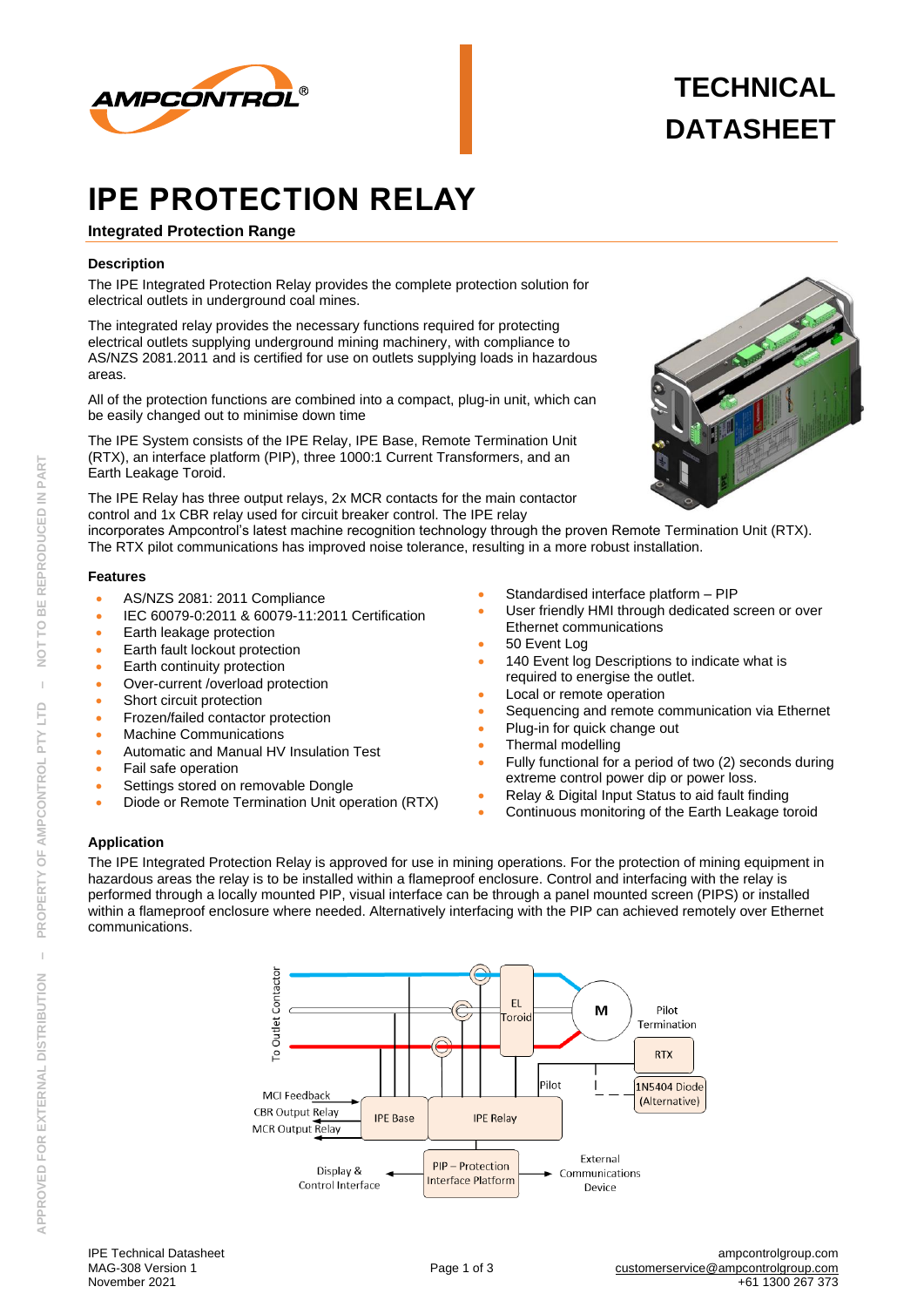### **MAG-308 IPE TECHNICAL DATASHEET Version: 1, Date: November 2021**

| <b>Specifications</b>                             |                                                       |                                                                         |                                                                             |  |  |
|---------------------------------------------------|-------------------------------------------------------|-------------------------------------------------------------------------|-----------------------------------------------------------------------------|--|--|
| General                                           |                                                       |                                                                         |                                                                             |  |  |
| <b>Auxiliary Supply Voltage</b>                   | 24 V D.C. ± 20%, 30W*                                 |                                                                         |                                                                             |  |  |
| <b>Dimensions</b>                                 | See IPE User Manual                                   |                                                                         |                                                                             |  |  |
| <b>Ambient Temperature</b>                        | $0^{\circ}$ C to $60^{\circ}$ C                       |                                                                         |                                                                             |  |  |
| <b>Relay Contact Ratings</b>                      | 1.6A@250VAC VA / 1.6A@30VDC maximum (MCR1, MCR2, CBR) |                                                                         |                                                                             |  |  |
| <b>Certification</b>                              |                                                       |                                                                         |                                                                             |  |  |
| <b>IECEx Certification</b>                        |                                                       |                                                                         | IECEx ITA 12.0032X (refer to the IECEx website for the latest certificate)  |  |  |
| <b>I.S. Parameters</b>                            |                                                       |                                                                         |                                                                             |  |  |
| <b>Combined Phase &amp; Pilot Port</b>            |                                                       |                                                                         | <b>RTX</b>                                                                  |  |  |
| $C: 3.72 \mu F$                                   |                                                       |                                                                         | Ui: 28.0 V                                                                  |  |  |
| L/R: 4.5 mH                                       |                                                       |                                                                         | Ci: 18.8 nF                                                                 |  |  |
| $L/R$ : 207 $\mu$ H/Ohm                           |                                                       |                                                                         | Li: nil                                                                     |  |  |
| <b>Touch Potential Protection Functions</b>       |                                                       |                                                                         |                                                                             |  |  |
| <b>Earth Leakage</b>                              |                                                       |                                                                         |                                                                             |  |  |
| <b>Frequency Response</b>                         |                                                       | Narrowband, Designed for 50Hz                                           |                                                                             |  |  |
| Trip Times (mSec) + 0%, -20%                      |                                                       | Instant, 50, 75, 100, 150, 200, 250, 300, 350, 400, 450, 500            |                                                                             |  |  |
| Trip Levels (mA) $\pm$ 10%                        |                                                       | 100, 150, 200, 250, 300, 350, 400, 450, 500                             |                                                                             |  |  |
| CT Failure (mSec)                                 |                                                       | 500                                                                     |                                                                             |  |  |
| <b>Earth Continuity</b>                           |                                                       |                                                                         |                                                                             |  |  |
| Trip Times (mSec)                                 |                                                       | 100, 150, 200, 300, 400, 500                                            |                                                                             |  |  |
| Trip Levels - Series $(\Omega)$                   |                                                       | 10, 15, 20, 25, 30, 35, 40, 45                                          |                                                                             |  |  |
| Trip Levels - Shunt $(\Omega)$                    |                                                       | 1500                                                                    |                                                                             |  |  |
| Latching Trip                                     |                                                       | ON / OFF                                                                |                                                                             |  |  |
| <b>Remote Start at Machine</b>                    |                                                       | ON / OFF                                                                |                                                                             |  |  |
| <b>Pilot Termination</b>                          |                                                       | Diode (1N5404), RTX                                                     |                                                                             |  |  |
| <b>Earth Fault Lockout</b>                        |                                                       |                                                                         |                                                                             |  |  |
| EFLO-Low Voltage Test                             |                                                       | 3PH Load Disconnected - Trip by 3MΩ<br>3PH Load Connected - Trip by 1MΩ |                                                                             |  |  |
| <b>HV Insulation Test Voltage</b>                 |                                                       | 900VDC (1.1kV System or 3.3kV System) or 2700VDC (3.3kV System)         |                                                                             |  |  |
| <b>HV Insulation Test Level</b>                   |                                                       | ΟΕΕ, 1ΜΩ, 2.5ΜΩ, 5ΜΩ, 10ΜΩ, 20ΜΩ, 50ΜΩ                                  |                                                                             |  |  |
| <b>Frozen Contactor/Loss of Vacuum</b>            |                                                       |                                                                         |                                                                             |  |  |
| <b>Back EMF Timer (Sec)</b>                       |                                                       | 2, 5, 10, 15, 20                                                        |                                                                             |  |  |
| Loss of Vacuum Level (VAC)                        |                                                       | OFF, 25, 50, 100, 150                                                   |                                                                             |  |  |
| Loss of Coil Voltage                              |                                                       | $<$ 100 $ms$                                                            |                                                                             |  |  |
| Loss of Vacuum                                    |                                                       | < 1s                                                                    |                                                                             |  |  |
| <b>Frozen Contactor</b>                           |                                                       | < 100ms                                                                 |                                                                             |  |  |
| Contactor Logic Trip                              |                                                       | < 1s                                                                    |                                                                             |  |  |
|                                                   |                                                       | <b>Load Related Protection Functions</b>                                |                                                                             |  |  |
| <b>Over Load Protection</b>                       |                                                       |                                                                         |                                                                             |  |  |
| OL Model                                          |                                                       |                                                                         | Very Inverse, Extreme Inverse, Motor Overload                               |  |  |
| Very Inverse                                      |                                                       | IEC 60255-151 B Curve, or                                               |                                                                             |  |  |
| <b>Extremely Inverse</b>                          |                                                       | IEC 60255-151 C Curve                                                   |                                                                             |  |  |
| Thermal Model as per                              |                                                       | IEC 60255-8                                                             |                                                                             |  |  |
| Time Multiplier (TMS) (x FLC)                     |                                                       | 0.05-30 (See user manual for more detail)                               |                                                                             |  |  |
| FLC(A)                                            |                                                       | 5.125-640 [10] (See user manual for more detail)                        |                                                                             |  |  |
| <b>Cooling Multiplier</b>                         |                                                       | 1.0x, 1.5x, 2.0x, 2.5x, 3.0x, 4.0x, 5.0x                                |                                                                             |  |  |
| Thermal Accumulator Start Block (%)               |                                                       | 20, 30, 40, 50, 60, 70, 80, 90                                          |                                                                             |  |  |
| <b>Short Circuit Protection</b>                   |                                                       |                                                                         |                                                                             |  |  |
|                                                   |                                                       | 1.5 to 12.5 in 0.25 increments in OC mode                               |                                                                             |  |  |
| SC Trip Current Multiplier (trip level)<br>(XFLC) |                                                       | 12.5x (Multiples of Full Load Current)                                  | 3.0x to 25x when in MOL mode with additional slower trip element at 1.5x to |  |  |
| Time (mSec) $\pm$ 15ms                            |                                                       | 40, 60, 80, 100, 120, 140, 160, 180, 200                                |                                                                             |  |  |
| <b>SC Detect Level</b>                            |                                                       | 6016A                                                                   |                                                                             |  |  |